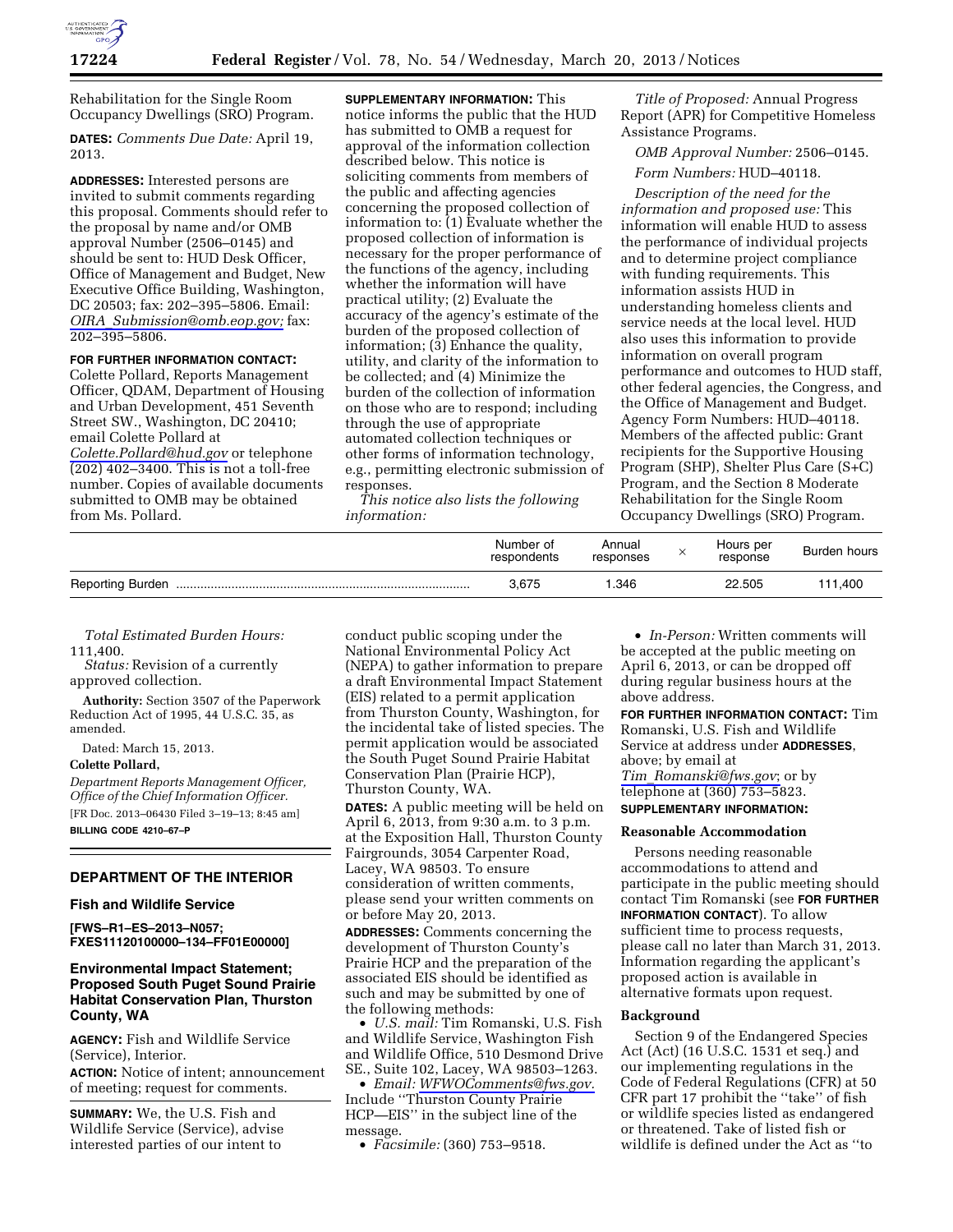harass, harm, pursue, hunt, shoot, wound, kill, trap, capture, or collect, or to attempt to engage in any such conduct'' (16 U.S.C. 1532). The term "harass" is defined in the regulations as ''an intentional or negligent act or omission which creates the likelihood of injury to wildlife by annoying it to such an extent as to significantly disrupt normal behavioral patterns which include, but are not limited to, breeding, feeding, or sheltering'' (50 CFR 17.3). The term ''harm'' is defined in the regulations as ''an act which actually kills or injures wildlife. Such act may include significant habitat modification or degradation where it actually kills or injures wildlife by significantly impairing essential behavioral patterns, including breeding, feeding, and sheltering'' (50 CFR 17.3).

Under limited circumstances, we issue permits to authorize incidental take—i.e., take that is incidental to, and not the purpose of, the carrying out of an otherwise lawful activity. Regulations governing incidental take permits for threatened and endangered species are at 50 CFR 17.32 and 17.22, respectively. In addition to meeting other criteria, an incidental take permit must not jeopardize the continued existence of federally listed threatened or endangered species.

NEPA (42 U.S.C. 4321 et seq.) requires that Federal agencies conduct an environmental analysis of their proposed actions to determine if the actions may significantly affect the human environment. Under NEPA, a reasonable range of alternatives to a proposed project is developed and considered in the Service's environmental review. Alternatives considered for analysis in an EIS for an HCP may include: variations in the scope of covered activities; variations in the location, amount, and type of conservation; variations in permit duration; or a combination of these elements.

#### **Introduction**

South Puget Sound prairies and oak woodlands are among the rarest habitats in Washington. Today, only about 10 percent of the spatial extent of the original South Puget Sound Prairies remains. Less than 3 percent of that is considered high-quality prairie habitat. The decline in the quantity and quality of prairie habitat in western Washington has resulted in imperiled populations of many prairie-dependent species. Land development and other incompatible uses are the primary threats to prairies and their associated species.

Thurston County is located at the southern end of Puget Sound and has a

total population of approximately 257,000 people. As one of the fastest growing regions in the State of Washington, Thurston County's population grew by approximately 50,000 (24 percent) between the year 2000 and the year 2012, and is expected to grow by over 138,000 by the year 2040. A sizable portion of South Puget Sound Prairie habitat is located in the urban-rural interface and in the less densely populated southern portion of the county. Based on current zoning and land use regulations, future development in the county is likely to occur on lands with prairie soils and habitat suitable for rare prairie species protection or restoration.

Washington State's Growth Management Act requires counties to protect several types of ''critical areas,'' including important fish and wildlife habitats such as prairies and oak woodlands. Thurston County recently updated and approved its Critical Areas Ordinance for the protection of South Puget Sound prairies and oak woodlands. If the South Puget Sound Prairie HCP is approved, this ordinance will be an important basis for implementing the HCP.

The Prairie HCP goals are to avoid and minimize incidental take of the covered species associated with Thurston County's activities in the county and urban growth areas, and to mitigate the effects of unavoidable take, primarily by creating conserved habitat areas in Thurston County where intact prairie habitat exists. The Prairie HCP would provide a county-wide permitting approach for Thurston County and those who require permits from Thurston County to develop lands in the county and urban growth areas. The proposed term for the Prairie HCP and permit is from 30 to 50 years.

## **Covered Activities**

Thurston County is seeking incidental take coverage for activities that it conducts, permits, or otherwise authorizes. The proposed covered activities may include, but are not limited to: planning and permitting of residential and agricultural structures and facilities on existing legal lots; permits for private and new subdivision road construction and maintenance; permits for work in right-of-ways; construction and maintenance of county roads, bridges, and right-of-ways; construction and maintenance of county-owned buildings and other administrative facilities; construction and maintenance of county parks and historical cemeteries including roads, trails, vegetation management, structures, recreational activities,

scientific research; construction and operation of solid waste facilities; permitting and monitoring of wells, septic systems, and decommissioning of home oil tanks; maintenance and monitoring of water resources and associated facilities; construction, installation, extension, and maintenance of surface-water intake facilities, pumping plants, well houses, water treatment facilities, and water supply pipelines; emergency response, cleanup, and restoration associated with natural disasters; habitat restoration activities on county-owned or controlled land, the Voluntary Stewardship Program for agricultural activities in habitat areas, and all habitat enhancement activities associated with implementation of the HCP.

### **Covered Species**

Thurston County is proposing to seek incidental take coverage for two federally listed species, three species proposed to be federally listed, one candidate species, and 12 non-listed species. These species are described in more detail in the following paragraphs.

Golden paintbrush (*Castilleja levisecta*) is a native forb that was once found on northwest prairie grasslands from British Columbia to the Willamette Valley of Oregon. Golden paintbrush was federally listed as threatened under the Endangered Species Act on June 11, 1997 (62 FR 31740). This flowering plant is known to exist in only 11 locations, including one population found on a South Puget Sound Prairie in Thurston County.

Water howellia (*Howellia aquatilis*) is a winter annual aquatic plant that grows in areas that were once associated with glacial potholes and former river oxbows that flood in the spring. Water howellia (*Howellia aquatilis*) was federally listed as threatened on July 14, 1993 (59 FR 35860). This flowering plant is currently known from California, Idaho, Montana, and Washington, and was historically found in Oregon.

Taylor's checkerspot (*Euphydryas editha taylori*) is a native butterfly that was once widespread throughout prairies in association with golden paintbrush. Taylor's checkerspot was proposed to be federally listed as an endangered species and designation of critical habitat was proposed on October 11, 2012 (77 FR 61937). This species is already classified as endangered by the State of Washington. In south Puget Sound, this species is found at only two locations: one where the butterfly naturally occurs, and the other where it has been reintroduced. Both locations lie within the south Puget Sound prairie